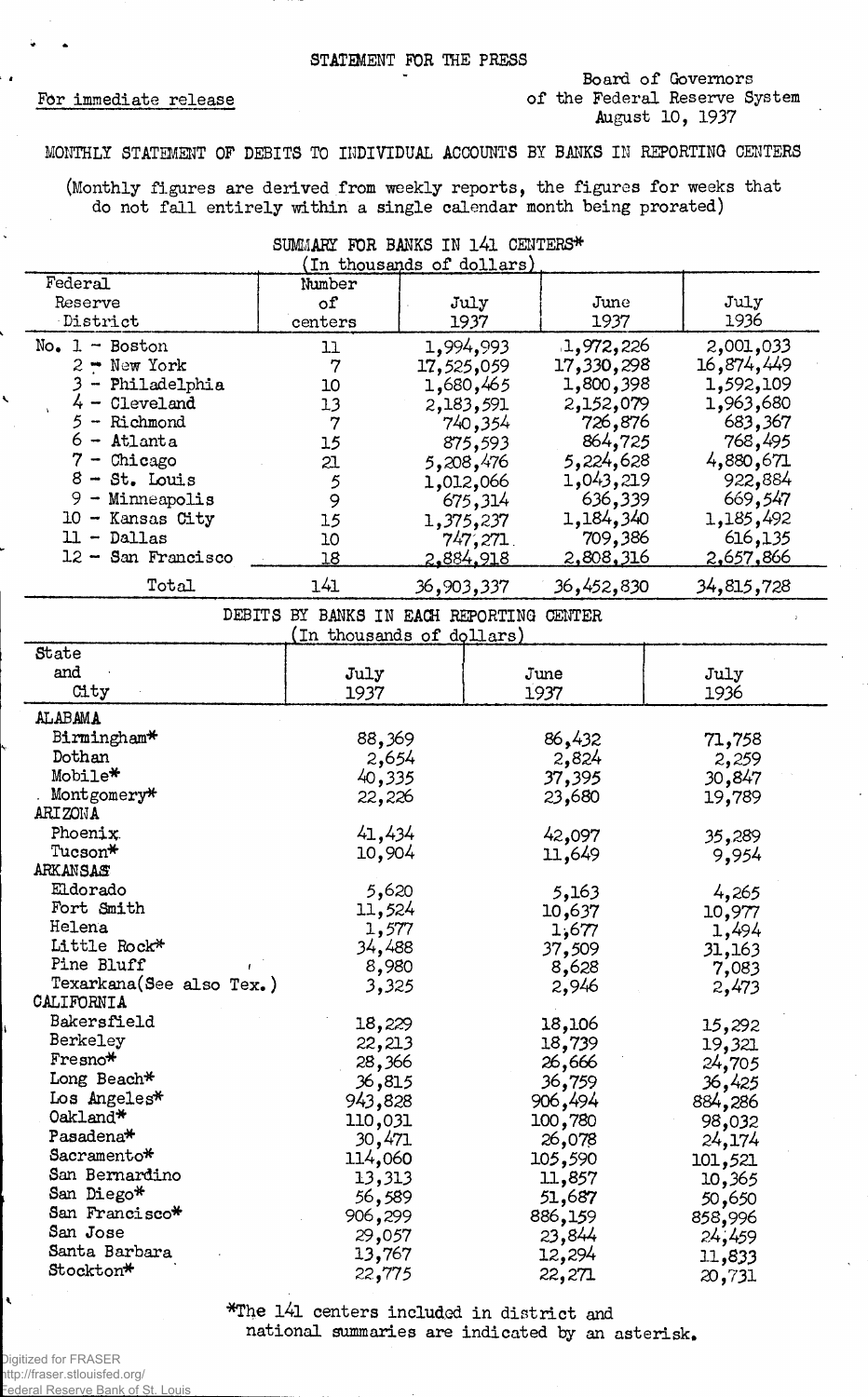DEBITS BY BANKS IN EACH REPORTING CENTER

|                      | (In thousands of dollars) |           | B-807a    |
|----------------------|---------------------------|-----------|-----------|
| State                |                           |           |           |
| and                  | July                      | June      | July      |
| City                 | 1937                      | 1937      | 1936      |
|                      |                           |           |           |
| COLORADO             |                           |           |           |
| Colorado Springs*    | 16,330                    | 15,450    | 16,375    |
| Denver*              | 182,774                   | 172,044   | 162,872   |
| Grand Junction       | 3,977                     | 3,897     | 3,487     |
| Pueblo*              | 20,284                    | 17,139    | 17,987    |
| CONNECTICUT          |                           |           |           |
| Hartford*            | 202,062                   | 189,277   | 198,094   |
| New Haven*           | 79,672                    | 79,866    | 73,202    |
| Stamford             | 19,010                    | 22,326    | 17,519    |
| Waterbury*           | 33,202                    | 35,169    | 25,931    |
| DELAWARE             |                           |           |           |
| Wilmington*          | 98,690                    | 120,852   | .73,347   |
| DISTRICT OF COLUMBIA |                           |           |           |
| Washington           | 266,015                   | 317,445   | 254,079   |
| FLORIDA              |                           |           |           |
| Jacksonville*        | 70,246                    | 72,316    | 63,764    |
| Miami                | 30,194                    | 33,182    | 29,262    |
| Pensacola*           | 8,783                     | 8,343     | 7,963     |
| $Tampa*$             | 26,460                    | 28,542    | 22,923    |
| <b>GEORGIA</b>       |                           |           |           |
| Albany               | 4,055                     | 4,256     | 3,474     |
| Atlanta*             |                           | 170,308   | 152,184   |
| Augusta*             | 177,951                   |           |           |
| Brunswick            | 17,158                    | 16,276    | 17,389    |
|                      | 2,747                     | 2,912     | 2,492     |
| Columbus             | 14,776                    | 14,808    | 11,938    |
| Elberton             | 1,128                     | 1,166     | 958       |
| Macon*               | 14,365                    | 13,910    | 13,269    |
| Newnan               | 1,796                     | 1,896     | 2,363     |
| $Savannah*$          | 33,784                    | 34,450    | 29,957    |
| Valdosta             | 4,911                     | 3,721     | 3,303     |
| IDAHO                |                           |           |           |
| Boise*               | 18,769                    | 18,741    | 17,024    |
| ILLINOIS             |                           |           |           |
| Aurora               | 12,946                    | 13,661    | 10,336    |
| Bloomington*         | 12,966                    | 13,995    | 11,865    |
| Champaign-Urbana     | 12,875                    | 13,899    | 11,290    |
| Chicago $*$          | 3,145,567                 | 3,131,321 | 2,978,887 |
| Danville             | 10,804                    | 11,472    | 9,089     |
| Decatur $*$          | 16,926                    | 18,995    | 16,517    |
| East St. Louis and   |                           |           |           |
| Nat'l Stock Yards    | 35,489                    | 36,012    | 29,211    |
| Elgin                | 7,840                     | 8,641     | 7,307     |
| Moline               | 8,623                     | 9,896     | 6,795     |
| Peoria*              | 62,890                    | 64,099    | 70,282    |
| Quincy               | 8,664                     | 9,277     | 7,893     |
| Rockford*            | 27,426                    | 30,327    | 22,359    |
| Springfield          | 26,530                    | 24,858    | 25,587    |
| INDIANA              |                           |           |           |
| Evansville*          | 40,530                    | 34,698    | 33,179    |
| Fort Wayne*          | 37,611                    | 37,322    | 34,544    |
| Gary                 | 18,576                    | 20,021    | 15,500    |
| Hammond              | 8,066                     | #6,211    | 6,004     |
| Indianapolis*        |                           | 210. 21   | 200,642   |
| South Bend*          | 221,658                   |           |           |
| Terre Haute          | 39,916                    | 38,458    | 40,084    |
|                      | 22,421                    | 23,092    | 23,718    |

^Revised.

in 1933.<br>Katalung

Ņ

1

 $\ddot{\phantom{1}}$ 

 $\mathbf{t}$ 

 $\bar{\mathbf{v}}$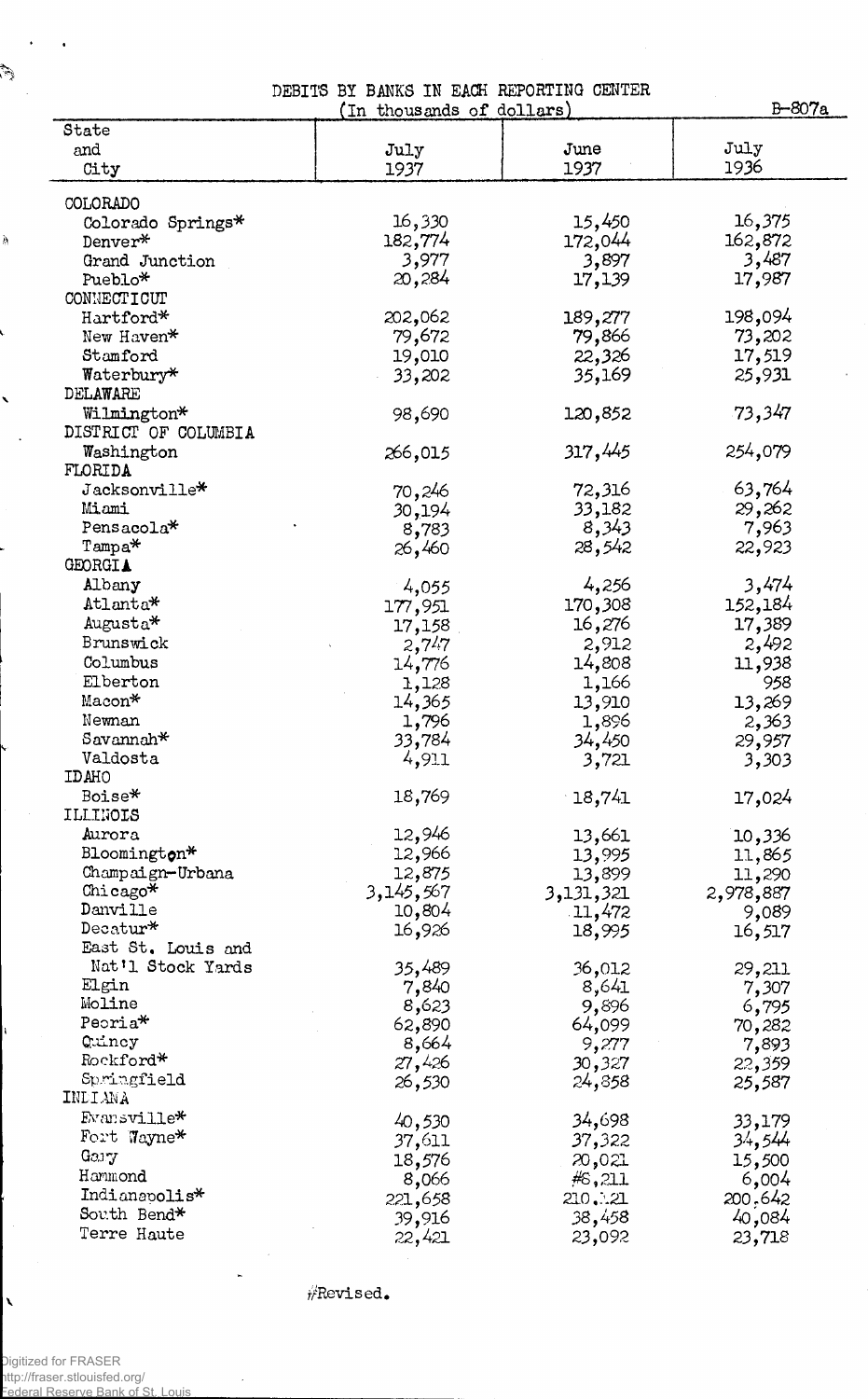DEBITS BY BANKS IN EACH REPORTING CENTER (in thousands of dollars)\_\_\_\_\_\_\_\_\_ \_\_\_\_\_\_\_\_\_\_\_\_ B-807b

| State          |           |           |           |
|----------------|-----------|-----------|-----------|
| and            | July      | June      | July      |
| City           | 1937      | 1937      | 1936      |
| <b>IOWA</b>    |           |           |           |
| Cedar Rapids*  | 23,990    | 24,941    | 25,490    |
| Clinton        | 6,803     | 7,291     | 6,783     |
| Davenport*     | 22,793    | 22,264    | 22,193    |
| Des Moines*    | 95,132    | 97,686    | 94,461    |
| Dubuque*       | 10,871    | 10,108    | 9,843     |
| Mason City     | 10,355    | 10,058    | 9,976     |
| Muscatine      | 3,557     | 4,006     | 3,346     |
| Sioux City*    | 35,863    | 33,935    | 45,275    |
| Waterloo*      | 16,551    | 17,057    | 16,055    |
| KANSAS         |           |           |           |
| Atchison       | 5,773     | 3,615     | 5,849     |
| Hutchinson     | 27,189    | 15,665    | 26,085    |
| Independence   | 3,800     | 2,958     | 2,997     |
| Kansas City*   | 17,067    | 16,104    | 15,523    |
| Lawrence       | 5,281     | 3,958     | 4,309     |
| Pittsburg      | 4,090     | 4,050     | 4,146     |
| Topeka*        | 26,029    | 17,688    | 21,855    |
| Wichita*       | 72,390    | 59,224    | 62,485    |
| KENTUCKY       |           |           |           |
| Lexington*     | 23,067    | 21,940    | 19,543    |
| Louisville*    | 170,452   | 187,279   | 153,402   |
| Owensboro      | 6,134     | 5,691     | 5,327     |
| LOUISIANA      |           |           |           |
| New Orleans*   | 207,760   | 210,045   | 190,540   |
| Shreveport*    | 48,136    | 46,317    | 40,583    |
| <b>MAINE</b>   |           |           |           |
| Bangor*        | 17,962    | 18,678    | 17,304    |
| Portland       | 39,995    | 37,929    | 39,804    |
| MARYLAND       |           |           |           |
| Baltimore*     | 380,479   | 379,827   | 351,367   |
| Cumberland     | 11,082    | 10,700    | 9,623     |
| Hagerstown     | 11,020    | 9,215     | 9,562     |
| MASSACHUSETTS  |           |           |           |
| Boston*        | 1,404,660 | 1,378,679 | 1,438,717 |
| Brockton       | 16,758    | 17,185    | 15,258    |
| Fall River*    | 17,510    | 18,522    | 17,520    |
| Holyoke*       | 11,480    | 11,927    | 10,180    |
| Lowell*        | 13,414    | 15,143    | 13,181    |
| Lynn           | 20,379    | 19,781    | 19,013    |
| New Bedford*   | 19,152    | 19,199    | 17,652    |
| Springfield    | 70,642    | 72,636    | 65,607    |
| Worcester*     | 56,553    | 59,788    | 49,176    |
| MICHIGAN       |           |           |           |
| Adrian         | 4,085     | 3,869     | 3,391     |
| Battle Creek   | 17,973    | 16,311    | 15,320    |
| Bay City*      | 12,000    | 12,132    | 10,437    |
| Detroit*       | 986,503   | 1,035,107 | 885,117   |
| Flint*         | 30,964    | 30,195    | 27,631    |
| Grand Rapids*  | 55,330    | 56,468    | 47,532    |
| Jackson        | 16,968    | 17,453    | 14,840    |
| Kalamazoo*     | 22,829    | 22,203    | 19,447    |
| Lansing*       | 26,764    | 25,895    | 22,039    |
| Saginaw        | 23,532    | 22,433    | 22,755    |
| MINNESOTA      |           |           |           |
| Duluth*        | 59,839    | 67,076    | 48,887    |
| Minneapolis*   | 385,474   | 343,129   | 388,786   |
| Red Wing       | 2,225     | 2,298     | 2,165     |
| St. Paul*      | 173,040   | 171,773   | 178,665   |
| South St. Paul | 21,267    | 18,217    | 22,709    |
| Winona         | 7,043     | 6,905     | 6,753     |
|                |           |           |           |

 $\ddot{\phantom{1}}$ 

Digitized for FRASER

 $\vert$ 

 $\bar{\mathbf{r}}$ 

 $\ddot{\phantom{1}}$ 

 $\frac{1}{2}$ 

 $\bar{\mathbf{r}}$ 

L

 $\mathbf{r}$ 

 $\bar{\beta}$ 

http://fraser.stlouisfed.org/

Federal Reserve Bank of St. Louis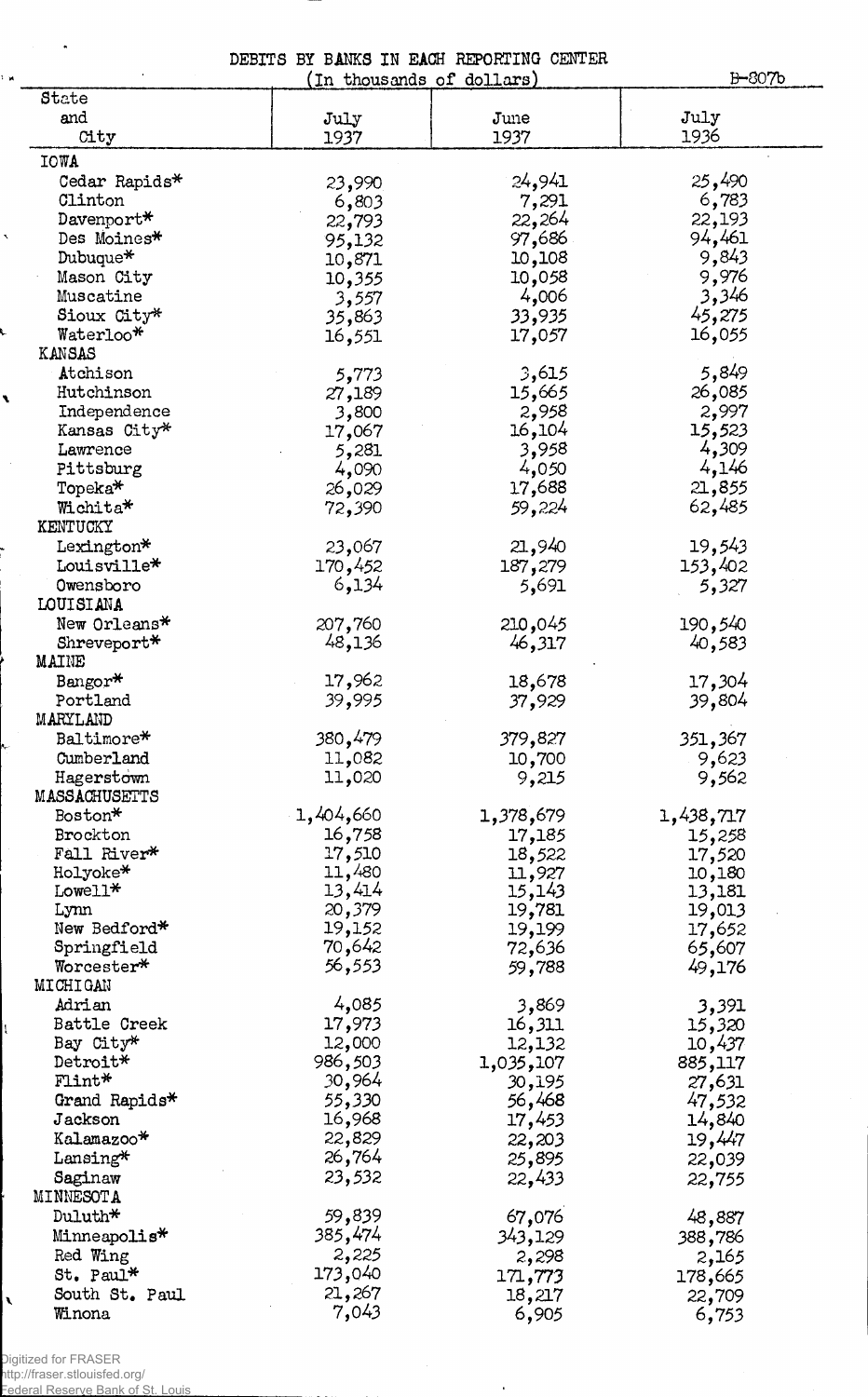DEBITS BY BANKS IN EACH REPORTING CENTER

(In thousands of dollars) B-807c State and July July June  $\bigcup$ City 1937 1937 1936 MISSISSIPPI Greenville 4,678 4,261 3,959<br>
Hattiesburg 4,772 4,707 3,997 Hattiesburg 4,872 4,707 3,997<br>Jackson 20,168 18,984 23,402 Jackson 20,168 18,984 23,402 Vicksburg\* '6,822 6,688 6,406 Meridian 8,254 9,766 10,269 8,254 MISSOURI<br>Joplin\* Joplin\* 10,192 10,139 9,667 Xansas City\* 477, 212 352, 383 382, 364<br>St. Joseph\* 33,748 25, 296 35, 811 St. Joseph\* 33,748 25,296 35,811<br>St. Louis\* 656,900 670,660 589,497 St. Louis\* 656,900 670,660 589,497<br>Sedalia 1,974 2,043 2,114 Sedalia 1,974 2,043 2,114 Springfield 15,798 16,187 16,270 MONTANA Billings\* 10,348 9,383 9,574  $He1ena*$  11,716 11,828 11,487 NEBRASKA Fremont 3,238 2,695 2,985 Lincoln 30,443 28,564 30,670  $\text{Omaha*}$  166,718 154,138 181,200 NEVADA<br>Reno\* Reno\* 12,597 13,738 11,461 NEW HAMPSHIRE Manchester 16,430 16,594 16,209 NEW JERSEY Camden 43,924 44,315 42,590<br>
Montclair 16,945 18,799 16,058<br>
Newark 329,512 335,085 333,509 Camden 43,924 44,315 42,590 Montclair 16,945 18,799 16,058 Northern New Jersey Clearing House Assn. 207,868 236,571 189,144<br>Passaic\* 29,287 27,214 24,045 Passaic\* 29,287 27,214 24,045  $Trenton*$  75,055 69,140 75,206 NEW MEXICO Albuquerque\* 16,156 15,348 12,986<br>Roswell 3,638 3,548 2,708  $R$ oswell  $3,638$   $3,548$  2,708 NEW YORK Albany\*<br>
Binghamton\* 196,420 345,820 158,901<br>
Buffalo\* 23,039 23,145 20,754<br>
277,317 279,261 277,317  $\text{Albany*}$  196,420  $\text{345,820}$  158,901 Buffalo\* 300,627 279,261 277,317 Elmira 15,844 15,298 13,995 Jamestown 14,163 14,870 12,446<br>
New York\* 16,751,295 16,433,611 16,199,223<br>
Poughkeepsie 15,262 13,741 13,916 Jamestown 14,163 14,870 12,446 Poughkeepsie 15,262<br>Rochester\* 134,458 Rochester\* 134,458 128,649 121,215 Syracuse\* 89,933 92,598 72,994 Utica 41,540 37,263 36,079 NORTH CAROLINA Asheville 14,306 13,882 12,534  $\text{Chapter 52,} \frac{1}{489}$  52,489 Durham  $27,752$   $26,121$   $24,801$ Greensboro 20,170 18,978 17,681 Raleigh\*  $40,144$   $37,883$   $39,432$ Raleigh\* 40,144 37,883 39,432<br>Wilmington 10,834 11,346 10,048<br>Winston-Salem 40,498 43,211 41,059 Winston-Salem  $40,498$   $43,211$   $41,059$ NORTH DAKOTA Dickinson 1,080 975 1,213  $F\text{argo*}$  19,717 18,441 18,030 Fargo\* 19,717 18,441 18,030<br>Grand Forks\* 4,926 5,159 4,640<br>Jamestown 1,866 1,741 1,928  $J$ amestown 1,866 1,741 1,928 Minot  $4,443$   $4,257$   $4,072$ 

Digitized for FRASER http://fraser.stlouisfed.org/

 $\mathbf{r}$ 

Federal Reserve Bank of St. Louis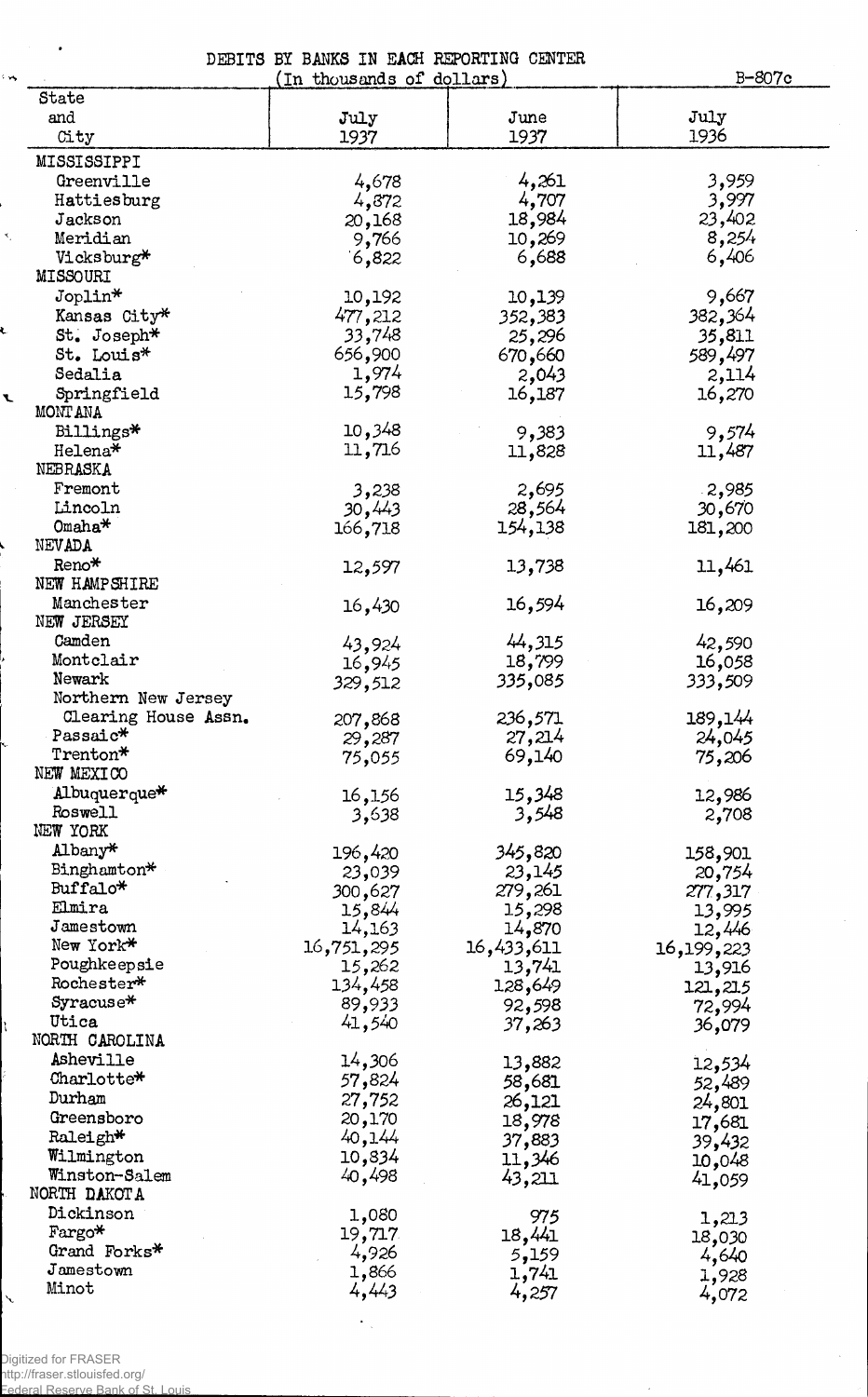DEBITS BY BANKS IN EACH REPORTING CENTER (In thousands of dollars)

B-807d

| State                     |                 |           | <u>ייז כיט</u> |
|---------------------------|-----------------|-----------|----------------|
| and                       | July            | June      | July           |
| City                      | 1937            | 1937      | 1936           |
| OHIO                      |                 |           |                |
| Akron*                    | 71,763          |           |                |
| Canton                    | 44,422          | 73,797    | 61,346         |
| Cincinnati                |                 | 40,384    | 35,736         |
| $\text{Cleveland*}$       | 372,188         | 368,789   | 339,864        |
| Columbus*                 | 671,520         | 658,678   | 587,038        |
|                           | 188,474         | 192,533   | 190,418        |
| Dayton*                   | 78,218          | 76,283    | 68,999         |
| Hamilton                  | 14,344          | 12,605    | 11,614         |
| Lima                      | 15,985          | 15,039    | 13,276         |
| Lorain                    | 5,912           | 5,820     | 4,469          |
| Middletown                | 12,306          | 11,348    | 9,010          |
| Springfield*              | 19,715          | 19,935    | 16,845         |
| Steubenville              | 12,062          | 12,043    | 9,231          |
| Toledo*                   | 144,281         | 150,096   | 128,347        |
| Warren                    | 10,772          | 10,881    | 8,869          |
| $\texttt{Youngstown*}$    | 56,606          | 49,006    | 46,599         |
| Zanesville                | 9,014           | 8,841     | 7,649          |
| OKLAHOMA                  |                 |           |                |
| Bartlesville*             | 31,019          | 33,678    | 25,405         |
| Enid                      | 27,664          | 14,693    | 17,140         |
| Guthrie                   | 2,177           | 1,935     | 1,805          |
| Muskogee*                 | 8,584           | 7,984     | 8,966          |
| Oklahoma City*            | 129,737         | 120,431   | 99,822         |
| Okmulgee                  | 2,756           | 2,981     | 2,904          |
| Tulsa*                    | 166,997         | 167,294   |                |
| OREGON                    |                 |           | 132,174        |
| Eugene                    | 7,862           | 7,885     |                |
| Portland*                 |                 |           | 6,858          |
| Salem                     | 185,183         | 192,156   | 164,116        |
| PENNSYLVANIA              | 18,916          | 14,654    | 16,094         |
| Allentown                 |                 |           |                |
| Altoona*                  | 28,072          | 26,218    | 24,147         |
| Butler                    | 13,162          | 12,565    | 11,038         |
| Chester*                  | 10,729          | 10,940    | 8,478          |
| Erie*                     | 13,549          | 14,380    | 13,071         |
| Franklin                  | 36 <b>,</b> 755 | 35,020    | 28,213         |
| Greensburg*               | 3,573           | 3,748     | 3,656          |
| Harrisburg                | 8,389           | 8,060     | 7,788          |
| Hazleton                  | 41,482          | 40,847    | 35,529         |
| Homestead                 | 12,129          | 12,587    | 15,096         |
| Johnstown                 | 3,982           | 4,043     | 3,121          |
| Lancaster*                | 18,969          | 19,576    | 16,091         |
| Lebanon                   | 26,867          | 26,473    | 22,575         |
| Norristown                | 7,054           | 7,418     | 6,201          |
| Oil City*                 | 11,448          | 11,015    | 9,598          |
| Philadelphia <sup>*</sup> | 11,561          | 11,887    | 10,697         |
| Pittsburgh*               | 1,340,682       | 1,451,233 | 1,287,383      |
| Reading                   | 835,470         | 817,094   | 763,958        |
| Scranton*                 | 35,599          | 34,524    | 31,413         |
| Wilkes-Barre*             | 50,252          | 45,827    | 48,035         |
|                           | 25,709          | 23,961    | 27,837         |
| Williamsport*<br>簿        | 11,397          | 11,090    | 11,731         |
| York*                     | 25,102          | 24,877    | 21,886         |
| RHODE ISLAND              |                 |           |                |
| Providence*               | 139,326         | 145,978   | 140,076        |
| SOUTH CAROLINA            |                 |           |                |
| Charleston                | 19,160          | 20,837    | 14,412         |
| Columbia <sup>*</sup>     | 26,897          | 31,910    | 24,494         |
| $Greenv111e^{\bigstar}$   | 20,541          | 19,153    | 20,276         |
| Spartanburg               | 9,488           | 8,797     | 8,170          |
|                           |                 |           |                |

Digitized for FRASER http://fraser.stlouisfed.org/ Federal Reserve Bank of St. Louis

 $\overline{a}$ 

نوم ۷

Ł

 $\overline{\phantom{a}}$ 

 $\mathbf{r}$ 

Ň